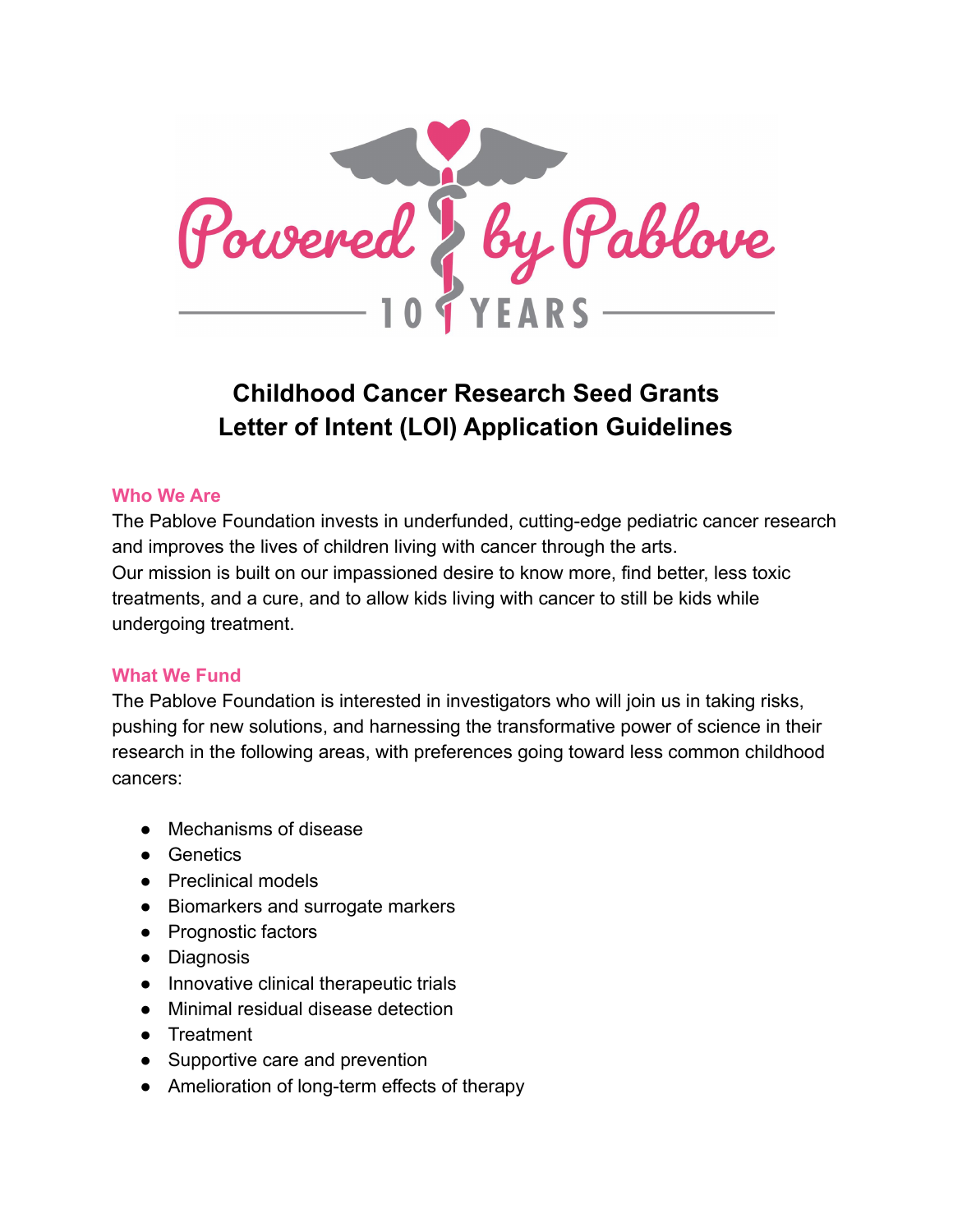**In addition, there are designated funds to specifically support projects that focus on Opsoclonus-Myoclonus Syndrome (OMS).**

#### **How Much Do We Fund?**

The Pablove Foundation is offering **two (2)** separate grant opportunities this year. *Please make sure to select the appropriate application in proposalCENTRAL.*

*Powered by Pablove Seed Grants* provide \$50,000 in direct costs for one (1) year of funding. Upon timely submission of the required deliverables, an additional 5% of the award amount (up to \$2,500) will be provided to the sponsoring institutions to cover indirect costs (F&A) at the end of the grant's performance period.

*Expanded Powered by Pablove Seed Grants* provide \$100,000 in direct costs for two (2) years of funding. Upon timely submission of the required deliverables, an additional 5% of the award amount (up to \$5,000) will be provided to the sponsoring institutions to cover indirect costs (F&A) at the end of the grant's performance period.

When considering which award to apply for, applicants should assess the feasibility of their project within the proposed award time period.

## **Who is Eligible to Apply?**

All our Powered by Pablove Seed Grants are designed for researchers currently towards the end of their clinical fellowship or postdoctoral training or within five (5) years of completion of training.

Applicants must have an MD or PhD or equivalent degree.

International applicants and institutions are welcome to apply for all grants; there is no residency requirement.

Past Powered by Pablove grant recipients are not eligible to apply.

Multiple LOI submissions for the same principal investigator, even if for different grant opportunities, are not allowed. Multiple applications are permitted from a single institution.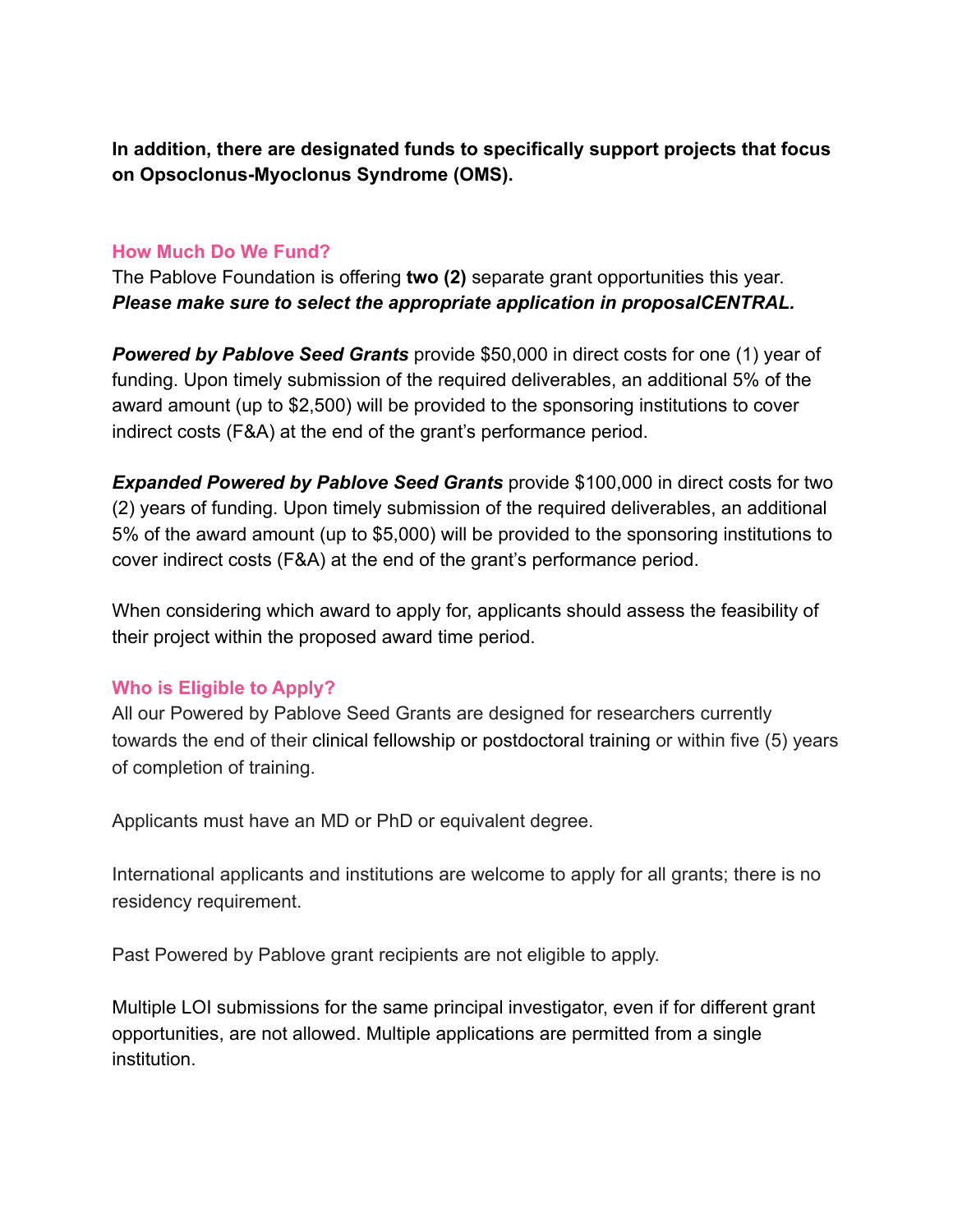**Opsoclonus-Myoclonus Syndrome (OMS) Grants ONLY**: OMS grants are available for both the Powered by Pablove Seed Grant and the Expanded Powered by Pablove Seed Grant opportunities. Please note that the Pablove Foundation welcomes broad ranging applications applicable to OMS, including from investigators who are in a clinical fellowship, postdoctoral training, or are established investigators.

## **What Can the Funds Be Used For?**

All direct funds may be used for direct costs that cover investigators' salaries (including key personnel other than the PI), supplies, technical help, small equipment directly related to the proposed project, and travel. Indirect (F&A) costs, other than described above, are not allowed, and purchases of capital equipment are strongly discouraged and are typically not approved.

## **The Review Process**

Applicants must first submit a Letter of Intent (LOI) through the proposalCENTRAL system. All LOIs will be vetted through a competitive peer review process by the Pablove Foundation Scientific Advisory Committee. Based on their scores, a limited number of the most meritorious LOIs will be invited to submit full research proposals to be considered for the available grant funding. The Pablove Foundation does not provide critiques for LOI applicants.

For full proposals, the Pablove Foundation Scientific Advisory Committee peer review panel uses standard NIH guidelines for scoring applicants with an emphasis on innovation, approach, as well as relevance to the mission of The Pablove Foundation. Review critiques will be provided to the proposal PI who participates in the full proposal stage.

The final decision on which projects to fund is made by the Pablove Foundation Board of Directors.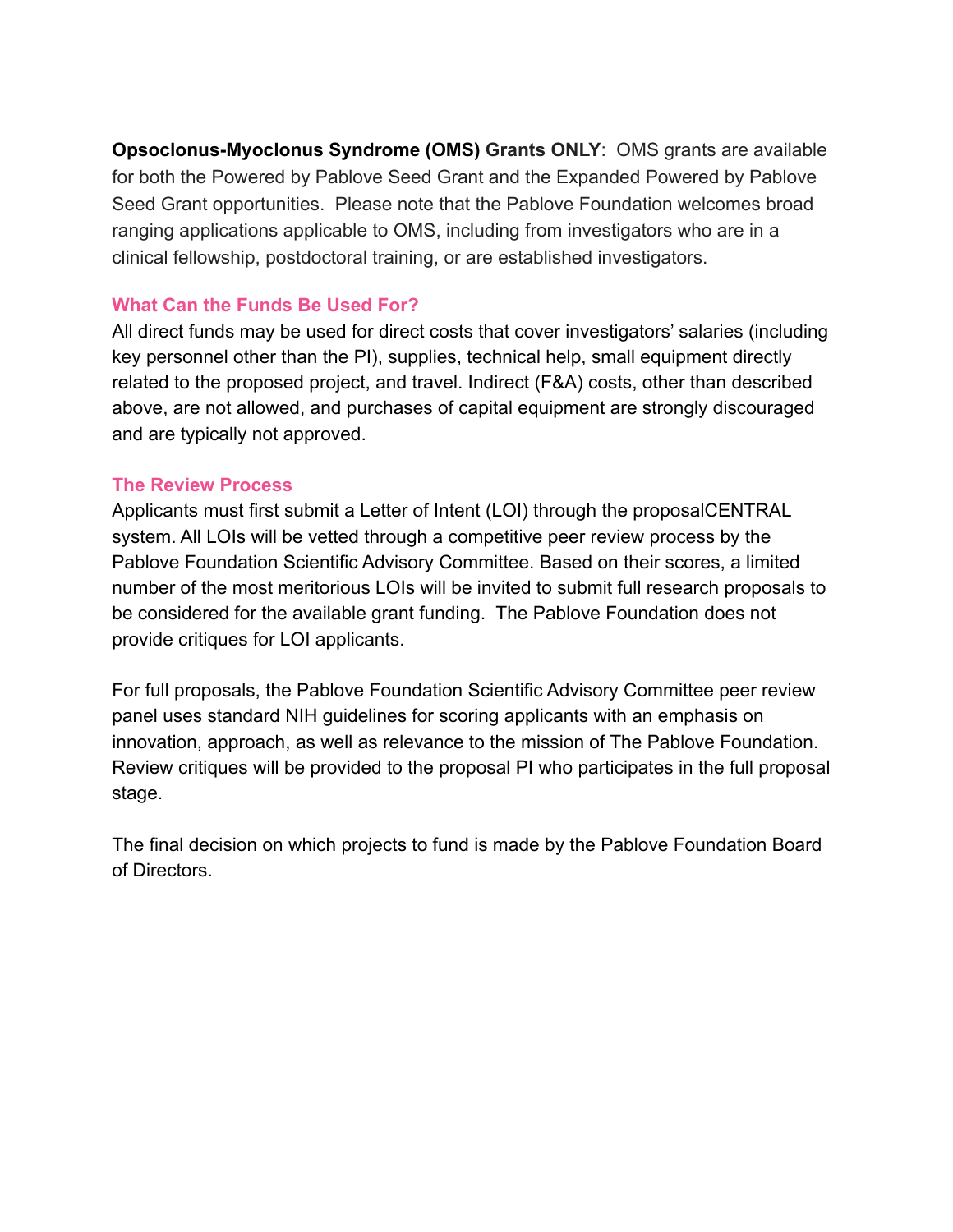# **Letters of Intent Guidelines**

Investigators who wish to submit a Letter of Intent (LOI) describing a project that fits within The Pablove Foundation Childhood Research Grants project priority areas must complete the proposalCENTRAL LOI. Applicants will have the option of submitting a LOI for the "Research Seed Grant'' OR "Cancer Research Expanded Seed Grant". All applications include the following sections:

**1) Title Page:** In addition to creating a title, you will be asked to select a sub-program for your application. The default for all grants is Childhood Cancer Research Seed Grant. If your research is specific to Opsoclonus Myoclonus *only*, please select that sub-type.

# **2) Templates and Instructions:**

- a. Program Guidelines (available for download)
- b. NIH Biosketch template (available for download, to be uploaded in Section 9)

**3) User Access:** This section in proposalCENTRAL allows you to grant others access to your proposal. Instructions within proposalCENTRAL.

**4) Applicant Profile:**This section in proposalCENTRAL pulls from the professional profile of the Primary Investigator (PI) who created the LOI. To update your professional profile, click 'Edit Professional Profile'. To change PI, select from list and click the button to confirm selection.

**5) Institution:** Provide information on the institution with which you are affiliated **6) Project Summary**, including:

- A) Lay Summary (1,500 characters)
- B) Scientific Summary, including (8,000 characters):
	- a) Specific Aims
	- b) Rationale and Approach
	- c) Innovation, Potential and future Patient Benefit
- C) Select as many keywords as relevant to your project

**7) Budget Summary:** Provide a budget for an award amount and duration that matches the award you are applying for. Indirect costs (F&A) are capped at 5% of the award amount.

**8) Other Support:** You can add any current and pending support that has been attached to your proposalCENTRAL profile.

# **9) Attachments:**

**a**. Relevant references to support the PI's hypothesis must be uploaded as a PDF and are limited to one (1) page

**b**. NIH Biosketch, uploaded as a PDF

**c**. Graphs/figures (optional-limited to one (1) page)